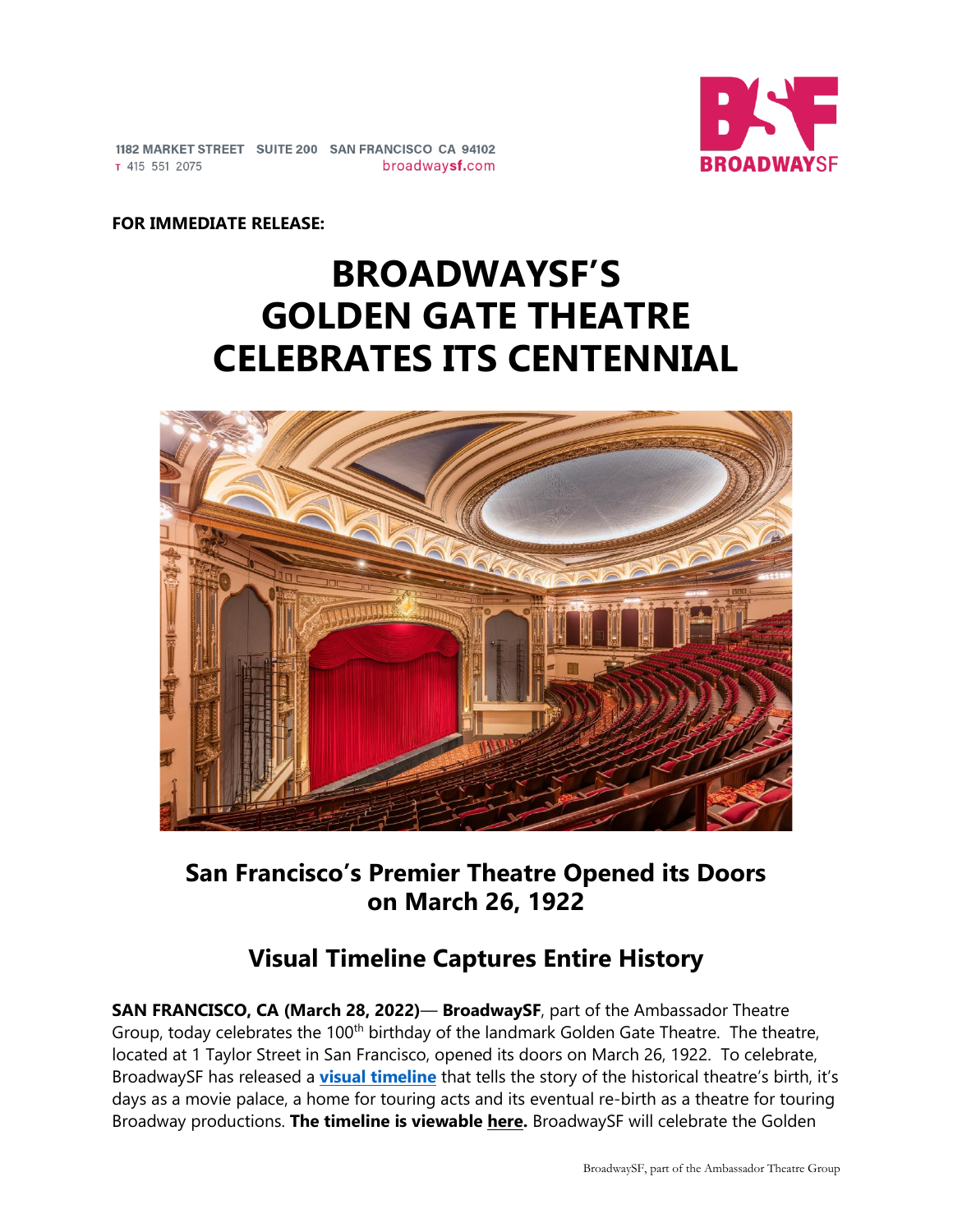Gate's Centennial throughout the year including a series of exclusive videos created by Adam Savage ("Mythbusters"; Tested.com) about some of the lesser-known areas of the theatre and of the many technical crafts that contribute to the theatrical experience.

"Happy Birthday to the Golden Gate. It remains one of the City's premier venues and we are enormously proud of its long and storied history," stated BroadwaySF Managing Director Rainier Koeners. "It has served as a microcosm for the history of American popular entertainment over the past 100 years. It has witnessed the merging and eventual demise of the vaudeville circuits; it challenged the very concept of a movie "palace" as audiences turned to suburban multiplexes for their entertainment; and it survived the numerous renovations that destroyed much of the theatre's signature detail work before the theatre was lovingly restored and found a new purpose: to bring the best of Broadway to Bay Area audiences. As the neighborhood has changed, the Golden Gate has served as an anchor, bringing millions to enjoy entertainment under its iconic 4-story neon sign, giant stage and ornate lobby. It has served as a home for touring Broadway shows now for more than four decades and its future is bright."

San Mateo-born G. Albert Lansburgh designed the Golden Gate to be as "spacious as the outdoors," according to the *San Francisco Examiner*. Other notable Landsburgh designs include the War Memorial Opera House and libraries in the Mission, Sunset, North Beach and Presidio. The Gate was his first theatre commission, but other notable Landsburgh theatres include Broadway's Al Hirschfield, and the El Capitan, Shriner's Auditorium, Wiltern and Orpheum, in LA.

The Gate's opening night program consisted of a silent feature starring Gloria Swanson and a 7 act stage show featuring Orpheum Circuit star James H. Cullen as "the Man from the West." The audience was in formal gowns and top hats.

The Gate was integrated from its earliest days, both in terms of the auditorium and backstage. A photo, dated from the late 20s, shows William "Bill" Hamm, an African American stagehand from the Gate at an I.A.T.S.E. gathering. Several decades later, famed African American chanteuse Josephine Baker became the first performer to be extended by popular demand into a second week of performances. Baker played only theatres whose audiences were integrated.

Throughout its first decades, the Golden Gate played host to the biggest stars of the day – everyone from Frank Sinatra to Rin Tin Tin - as it still featured stage shows along with feature films. The practice ended in 1949 when billionaire Howard Hughes bought the RKO circuit of theatres. From then forward, the Golden Gate offered either performers or movies but not the combined experience.

By the early 1950s, with Americans increasingly moving to the suburbs, the idea of a grand movie palace had faded. In 1953, in a desperate move to continue operations, the Golden Gate was transformed into a Cinerama theatre. To make room for the giant wrap-around Cinerama screen, RKO destroyed a significant amount of the original detail of the auditorium and by 1966, finances required the Gate to be split into 2 separate theatres, with the Penthouse Theatre occupying what had been the theatre's mezzanine. To accomplish this, more damage was done to the interior, including adding a dropped ceiling and escalator in the grand lobby.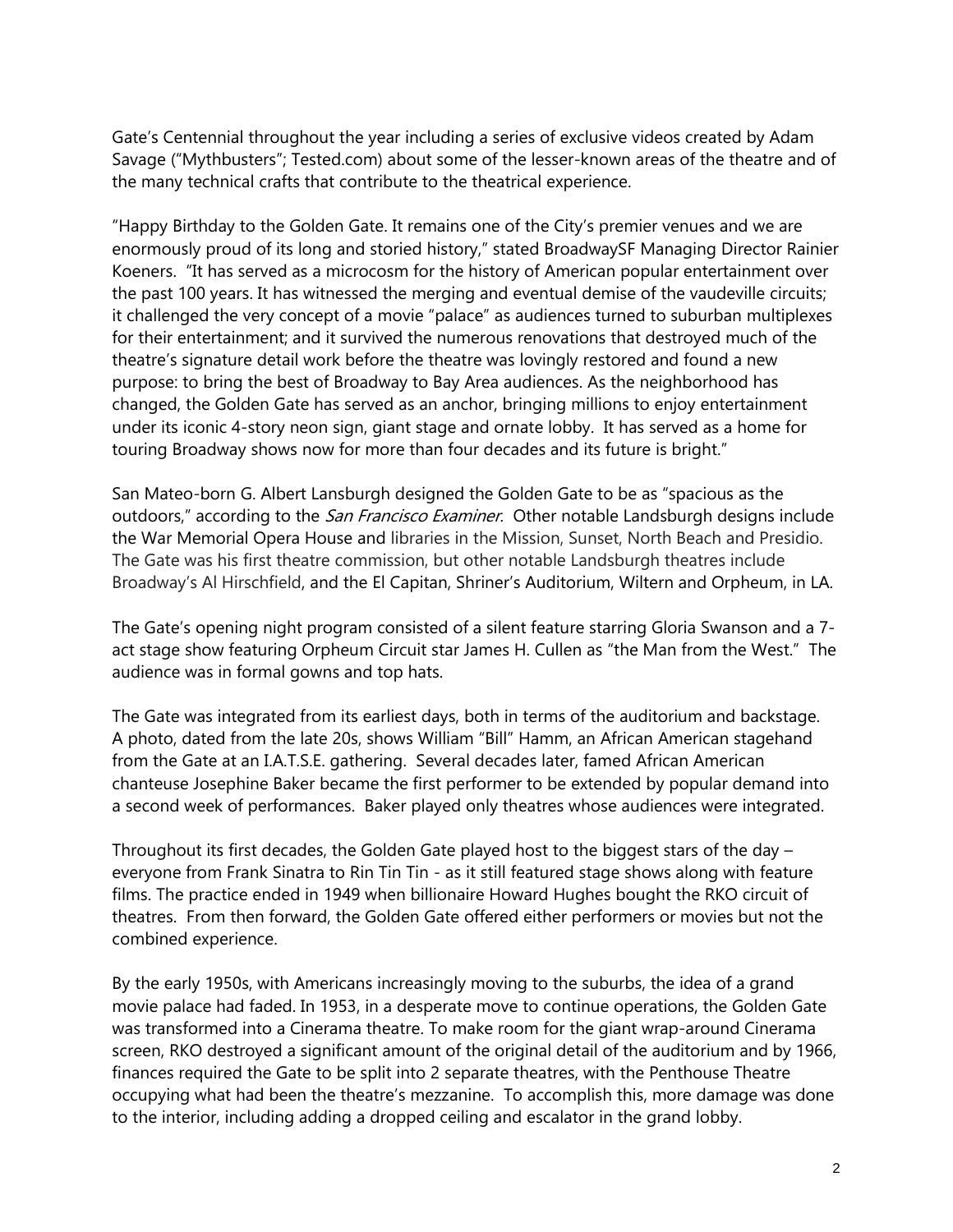By 1970, the theatre's owner was bankrupt. Sam Perlman, the Gate's manager at the time told The Examiner, "There are no more good pictures to show in them anymore. The so-called fine arts pictures, which are mostly concerned with sex and mental aberration, have taken over the market."

Although the Golden Gate continued to present movies – including a record-breaking 88-week run of "2001: A Space Odyssey", by 1973, it had seen its final days. The owners, hoping for another success, booked the movie musical "Man of La Mancha" onto both of the Gate's screens, but when the movie bombed and United Artists refused to let the owner out of the contract, the doors were shut for almost 7 years.

In 1979, the company now known as BroadwaySF purchased the Golden Gate and immediately set out a plan to restore the theatre to much of its original glory, removing the false ceilings, restoring the auditorium as a whole and removing the eyesore of an escalator. They also updated the stage so that modern productions could call the Gate their home while in San Francisco. The Gate officially reopened on December 29, 1979, with what was the hottest Broadway musical of the time: A Chorus Line.

The theatre has been in near-continuous operation ever since. A who's who of entertainment have graced the Gate's stage since that time including Madonna, Diana Ross, Angela Lansbury, Darren Criss, Dick Van Dyke, Richard Burton, Joel Grey, Carol Channing, and Betty Buckley. The theatre has seen its share of world premieres, including the Broadway try-out Legally Blonde and was one of only a handful of venues to present the Lincoln Center Theater revival of Falsettos and the musical The Last Ship, starring rock superstar Sting.

In 2018, with the tech boom transforming the Bay Area—and companies such as Twitter and WeWork moving into the neighborhood surrounding the theatre—it became clear that new upgrades were necessary to keep the Golden Gate relevant.

Once again, a team of designers and architects—this time led by ELS Architecture and Urban Design—was faced with a daunting challenge: to assess how to stay true to Lansburgh's vision while making state-of-the-art modifications. And because the Golden Gate Theatre is a culturally significant building, it was critical that all the updates were grounded in historical research.

The team began by gathering as much information as possible about the building's history. It oversaw a comprehensive refresh that included a lighter color palette, customized light fixtures, enlarged restrooms (including the addition of all-gender facilities), and upgraded electrical and air-conditioning systems. A new burgundy stage drapery was installed, as was a red-and-gold carpet that incorporates stylistic flourishes—such as scrolling leaves and rosettes—that refer to design elements found elsewhere in the theatre. The team also added digital signage but left the theatre's iconic 4-story marquee intact.

#### **Upcoming Presentations at the Golden Gate include:**

RAIN – A TRIBUTE TO THE BEATLES – April 30